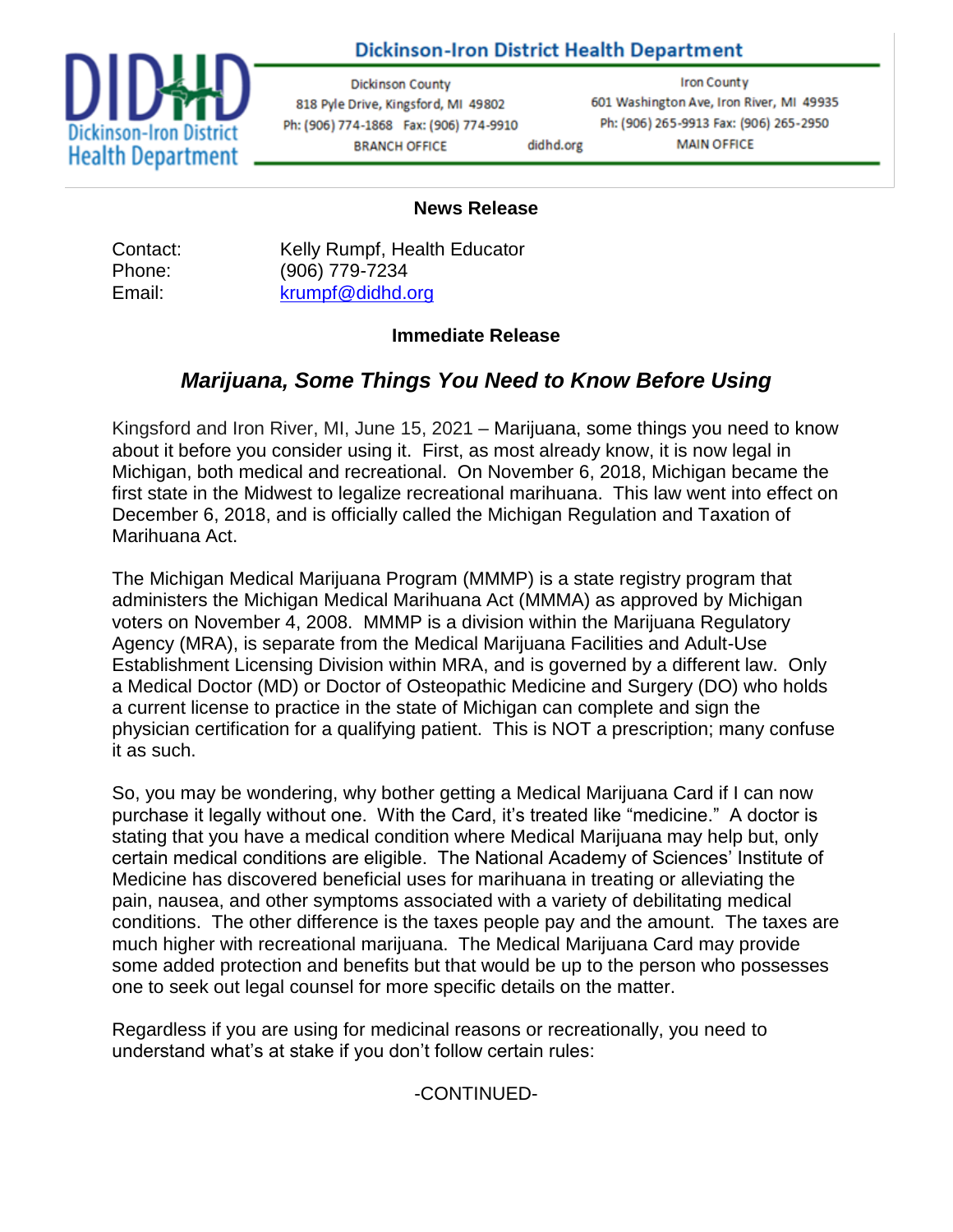- 1.) Allows a person 21 years of age or older to possess, use or consume, purchase, transport or process not more than 2.5 ounces of marihuana (of that amount not more than 15 grams may be marihuana concentrate).
- 2.) Allows a person 21 and older to possess, store and process not more than 10 ounces of marihuana and any marihuana produced by marihuana plants cultivated on the premises and cultivate not more than 12 marihuana plants for personal use.
- 3.) Allows a person to give away or otherwise transfer without remuneration up to 2.5 ounces of marihuana, except that not more than 15 grams of marihuana may be in the form of a marihuana concentrate, to a person 21 years of age or older, as long as the transfer is not advertised or promoted to the public.

There are also other stipulations in place and prohibitions for those who want to use it recreationally, and you can visit [www.legislature.mi.gov.](http://www.legislature.mi.gov/) Conduct a "Basic MCL Search," type in "Marihuana Act" for more specific information. You will likely need legal counsel to help you interpret the language.

Another area to address is Marihuana and Driving. One can absolutely not operate, navigate, or be in physical control of any motor vehicle, aircraft, snowmobile, off-road vehicle, or motorboat while under the influence of marihuana. This applies even to those who have the Medical Marihuana Card; you are not exempt (or excused) from the penalties from driving under the influence even though you have a "medical reason for using."

- 1.) As a driver you can have on you and transfer up to 2.5 ounces of marihuana (and not more than 15 grams of marihuana may be in the form of a concentrate).
- 2.) Drivers cannot consume marihuana while operating ANY type of motor vehicle.
- 3.) Drivers and/or their passengers are prohibited from smoking marihuana within the passenger area of a vehicle.
- 4.) Drivers and passengers cannot transport marihuana into Canada.

What else a driver needs to know . . . police officers will be looking for impairment based on driving, personal observations of the driver, and how a driver performs on standardized and /or non-standardized field sobriety tests. Based on these three stages of an investigation, a police officer may request a chemical test. If a driver refuses to submit to a chemical test, his/her license will be suspended pursuant to Michigan's implied consent law. Under this law, all drivers are considered to have given consent to the test when they apply for and renew their driver's license.

## -CONTINUED-